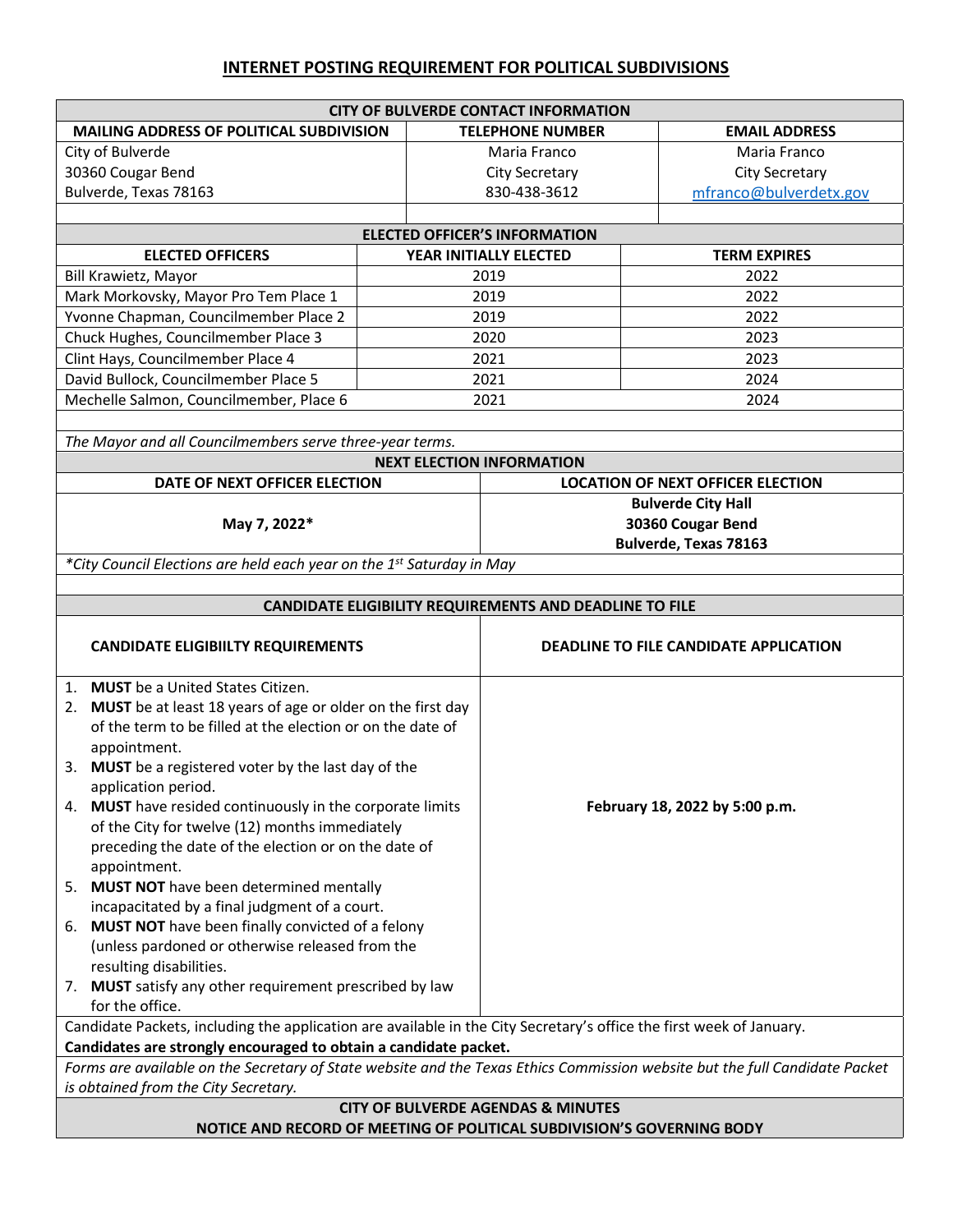RECORD OF MEETING OF POLITICAL SUBDIVISION'S GOVERNING BODY City Council Meeting Agendas and Minutes are posted to the City's website at the following link: <http://tx-bulverde.civicplus.com/257/City-Meeting-Information>

| REQUISITOS DE PUBLICACIÓN EN INTERNET PARA SUBDIVISIONES POLÍTICAS                                                                                                                                                                     |  |                                                       |                                                                            |                                  |                                                  |  |  |  |
|----------------------------------------------------------------------------------------------------------------------------------------------------------------------------------------------------------------------------------------|--|-------------------------------------------------------|----------------------------------------------------------------------------|----------------------------------|--------------------------------------------------|--|--|--|
| INFORMACIÓN DE CONTACTO DE LA CIUDAD DE BULVERDE                                                                                                                                                                                       |  |                                                       |                                                                            |                                  |                                                  |  |  |  |
| DIRECCIÓN POSTAL DE SUBDIVISIÓN POLÍTICA                                                                                                                                                                                               |  |                                                       | NÚMERO DE TELÉFONO                                                         |                                  | <b>DIRECCIÓN DE CORREO</b><br><b>ELECTRÓNICO</b> |  |  |  |
| City of Bulverde                                                                                                                                                                                                                       |  |                                                       | Maria Franco                                                               |                                  | Maria Franco                                     |  |  |  |
| 30360 Cougar Bend                                                                                                                                                                                                                      |  | <b>City Secretary</b>                                 |                                                                            |                                  | <b>City Secretary</b>                            |  |  |  |
| Bulverde, Texas 78163                                                                                                                                                                                                                  |  | 830-438-3612                                          |                                                                            |                                  | mfranco@bulverdetx.gov                           |  |  |  |
|                                                                                                                                                                                                                                        |  |                                                       |                                                                            |                                  |                                                  |  |  |  |
| <b>INFORMACIÓN DEL OFICIAL ELEGIDO</b>                                                                                                                                                                                                 |  |                                                       |                                                                            |                                  |                                                  |  |  |  |
| OFICIALES ELECTOS DE LA SUBDIVISIÓN                                                                                                                                                                                                    |  |                                                       |                                                                            | AÑO EN QUE EXPIRA EL MANDATO DEL |                                                  |  |  |  |
| <b>POLÍTICA</b>                                                                                                                                                                                                                        |  |                                                       | AÑO INICIALMENTE ELEGIDO                                                   | <b>OFICIAL ELECTO</b>            |                                                  |  |  |  |
| Bill Krawietz, Mayor                                                                                                                                                                                                                   |  |                                                       | 2019                                                                       | 2022                             |                                                  |  |  |  |
| Mark Morkovsky, Mayor Pro Tem Place 1                                                                                                                                                                                                  |  |                                                       | 2019                                                                       | 2022                             |                                                  |  |  |  |
| Yvonne Chapman, Councilmember Place 2                                                                                                                                                                                                  |  |                                                       | 2019                                                                       |                                  | 2022                                             |  |  |  |
| Chuck Hughes, Councilmember Place 3                                                                                                                                                                                                    |  |                                                       | 2020                                                                       |                                  | 2023                                             |  |  |  |
| Clint Hays, Councilmember Place 4                                                                                                                                                                                                      |  |                                                       | 2020                                                                       | 2023                             |                                                  |  |  |  |
| David Bullock, Councilmember Place 5                                                                                                                                                                                                   |  |                                                       | 2021                                                                       |                                  | 2024                                             |  |  |  |
| Mechelle Salmon, Councilmember, Place 6                                                                                                                                                                                                |  |                                                       | 2021                                                                       |                                  | 2024                                             |  |  |  |
|                                                                                                                                                                                                                                        |  |                                                       |                                                                            |                                  |                                                  |  |  |  |
| La alcaldesa y todos los concejales cumplen mandatos de tres años.                                                                                                                                                                     |  |                                                       |                                                                            |                                  |                                                  |  |  |  |
|                                                                                                                                                                                                                                        |  |                                                       | PRÓXIMA INFORMACIÓN DE ELECCIONES                                          |                                  |                                                  |  |  |  |
| FECHA DE LA PRÓXIMA ELECCIÓN DE OFICIAL                                                                                                                                                                                                |  |                                                       | UBICACIÓN DE LA PRÓXIMA ELECCIÓN DE OFICIAL                                |                                  |                                                  |  |  |  |
| 7 de Mayo de 2022*                                                                                                                                                                                                                     |  |                                                       | <b>City of Bulverde City Hall</b>                                          |                                  |                                                  |  |  |  |
|                                                                                                                                                                                                                                        |  |                                                       | 30360 Cogar Bend<br>Bulverde, Texas 78163                                  |                                  |                                                  |  |  |  |
| * Las elecciones municipales se llevan a cabo cada año el primer sábado de mayo.                                                                                                                                                       |  |                                                       |                                                                            |                                  |                                                  |  |  |  |
|                                                                                                                                                                                                                                        |  |                                                       |                                                                            |                                  |                                                  |  |  |  |
|                                                                                                                                                                                                                                        |  |                                                       | REQUISITOS DE ELEGIBILIDAD DE CANDIDATOS Y PLAZO PARA PRESENTAR EL ARCHIVO |                                  |                                                  |  |  |  |
|                                                                                                                                                                                                                                        |  |                                                       |                                                                            |                                  |                                                  |  |  |  |
| <b>REQUISITOS DE ELEGIBILIDAD DEL CANDIDATO</b>                                                                                                                                                                                        |  | FECHA LÍMITE PARA PRESENTAR LA SOLICITUD DE CANDIDATO |                                                                            |                                  |                                                  |  |  |  |
|                                                                                                                                                                                                                                        |  |                                                       |                                                                            |                                  |                                                  |  |  |  |
| <b>DEBE</b> ser ciudadano de los Estados Unidos.<br>1.                                                                                                                                                                                 |  |                                                       |                                                                            |                                  |                                                  |  |  |  |
| DEBE tener al menos 18 años de edad o más el primer día<br>2.                                                                                                                                                                          |  |                                                       |                                                                            |                                  |                                                  |  |  |  |
| del período que se cumplirá en la elección o en la fecha de                                                                                                                                                                            |  |                                                       |                                                                            |                                  |                                                  |  |  |  |
| la cita.                                                                                                                                                                                                                               |  |                                                       |                                                                            |                                  |                                                  |  |  |  |
| 3. DEBE ser un votante registrado antes del último día del<br>período de solicitud.                                                                                                                                                    |  |                                                       |                                                                            |                                  |                                                  |  |  |  |
| 4. DEBE haber residido continuamente en los límites                                                                                                                                                                                    |  |                                                       | 18 de Febrero de 2022 antes de las 5:00 p.m.                               |                                  |                                                  |  |  |  |
| corporativos de la Ciudad durante doce (12) meses                                                                                                                                                                                      |  |                                                       |                                                                            |                                  |                                                  |  |  |  |
| inmediatamente anteriores a la fecha de la elección o en la                                                                                                                                                                            |  |                                                       |                                                                            |                                  |                                                  |  |  |  |
| fecha de la cita.                                                                                                                                                                                                                      |  |                                                       |                                                                            |                                  |                                                  |  |  |  |
| NO DEBE haber sido determinado mentalmente<br>5.                                                                                                                                                                                       |  |                                                       |                                                                            |                                  |                                                  |  |  |  |
| incapacitado por un juicio final de un tribunal.                                                                                                                                                                                       |  |                                                       |                                                                            |                                  |                                                  |  |  |  |
| NO DEBE haber sido finalmente condenado por un delito<br>6.                                                                                                                                                                            |  |                                                       |                                                                            |                                  |                                                  |  |  |  |
| grave (a menos que sea indultado o liberado de otra                                                                                                                                                                                    |  |                                                       |                                                                            |                                  |                                                  |  |  |  |
| manera de las discapacidades resultantes.                                                                                                                                                                                              |  |                                                       |                                                                            |                                  |                                                  |  |  |  |
| 7. DEBE satisfacer cualquier otro requisito prescrito por la ley                                                                                                                                                                       |  |                                                       |                                                                            |                                  |                                                  |  |  |  |
| para el cargo.                                                                                                                                                                                                                         |  |                                                       |                                                                            |                                  |                                                  |  |  |  |
| Los paquetes de candidatos, incluida la solicitud, están disponibles en la oficina de la Secretaria de la Ciudad la primera semana de                                                                                                  |  |                                                       |                                                                            |                                  |                                                  |  |  |  |
| enero. Se recomienda encarecidamente a los candidatos que obtengan un paquete de candidatos.<br>Los formularios están disponibles en el sitio web del Secretario de Estado y en el sitio web de la Comisión de Ética de Texas, pero el |  |                                                       |                                                                            |                                  |                                                  |  |  |  |
| Paquete de Candidatos completo se obtiene del Secretario de la Ciudad.                                                                                                                                                                 |  |                                                       |                                                                            |                                  |                                                  |  |  |  |
|                                                                                                                                                                                                                                        |  |                                                       | <b>GENDAS Y MINUTOS DE LA CIUDAD DE BULVERDE</b>                           |                                  |                                                  |  |  |  |
| AVISO Y REGISTRO DE REUNIÓN DEL ÓRGANO RECTOR DE LA SUBDIVISIÓN POLITICA                                                                                                                                                               |  |                                                       |                                                                            |                                  |                                                  |  |  |  |